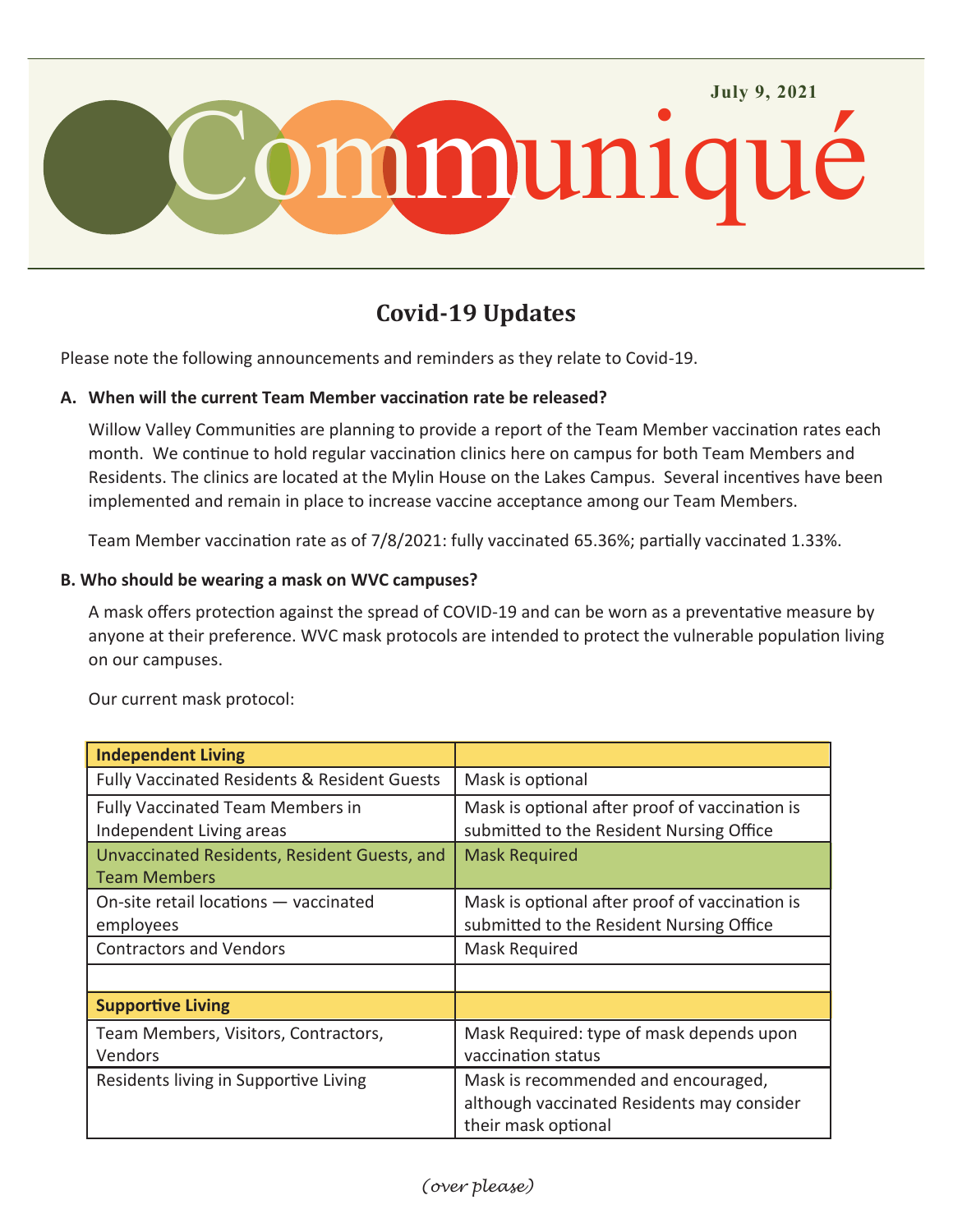#### **C. How can I obtain automated gate access?**

Proof of vaccination is required to obtain automated gate access. A copy of the vaccination card for each member of your Willow Valley Communities household should be submitted to the Resident Nursing Office for processing. The information will be submitted to Security to update your gate pass for entry into all gates.

#### **D. What are the current guidelines for Resident Guests?**

Guests are permitted in public locations. It is important to respect social distance when interacting with other Residents.

Unvaccinated Resident Guests, including children, are required to wear a mask.

Residents Guests will drive to the campus main entrance screening stations, where they will be asked a series of questions. If they have a positive response to any of these questions, additional steps will be needed.

- Who are you visiting?
- Location of the visit?
- Are you experiencing signs and symptoms of a respiratory infection cough, congestion, sore throat, or shortness of breath?
- Are you experiencing a fever, feeling feverish, or having chills?
- Are you experiencing a NEW ONSET or CHANGE OF SYMPTOMS that include: muscle or body aches, GI symptoms (nausea, vomiting, diarrhea), headache, new loss of taste or smell?
- If unvaccinated and in the last 14 days, have you had direct close contact with someone with a confirmed case of COVID-19 or under investigation for COVID-19?
- In the last 10 days have you returned from international travel?

## **E: When will the third floor connector from Manor to North re-open?**

"The Department of Health regulations have many restrictions as it relates to visitors going into a healthcare setting, therefore since the connector is technically part of the Glen, we cannot open it at this time. The guidelines are in place to protect the most vulnerable individuals. As a reminder, 'on-demand' transportation can directly pick up Residents and drop them off at their destination.."

## **F. Is quarantine required for International Travel?**

Travel increases your risk of encountering the COVID-19 virus. Always practice prevention measures during travel. CDC guidelines state, "Do not travel internationally until you are fully vaccinated."

Our current travel guidelines for Residents and Guests are as follows:

| <b>International Travel</b> |                                                                                                                                                                                                                                                                                                                                                      |
|-----------------------------|------------------------------------------------------------------------------------------------------------------------------------------------------------------------------------------------------------------------------------------------------------------------------------------------------------------------------------------------------|
| <b>Vaccinated Residents</b> | Mask Required: Wear a mask during travel when on public<br>$\bullet$<br>transportation or within transit facilities such as airports<br>and stations.<br>After travel, self-monitor for COVID-19 symptoms and get<br>$\bullet$<br>tested immediately if you develop symptoms.<br>After travel, COVID-19 testing is recommended 3-5 days<br>$\bullet$ |
|                             | after return. Residents may be tested at Chautauqua Hall<br>during routine test days. Resident testing is generally<br>available Monday and Tuesday from 9-11 a.m.<br>Quarantine is not required<br>$\bullet$                                                                                                                                        |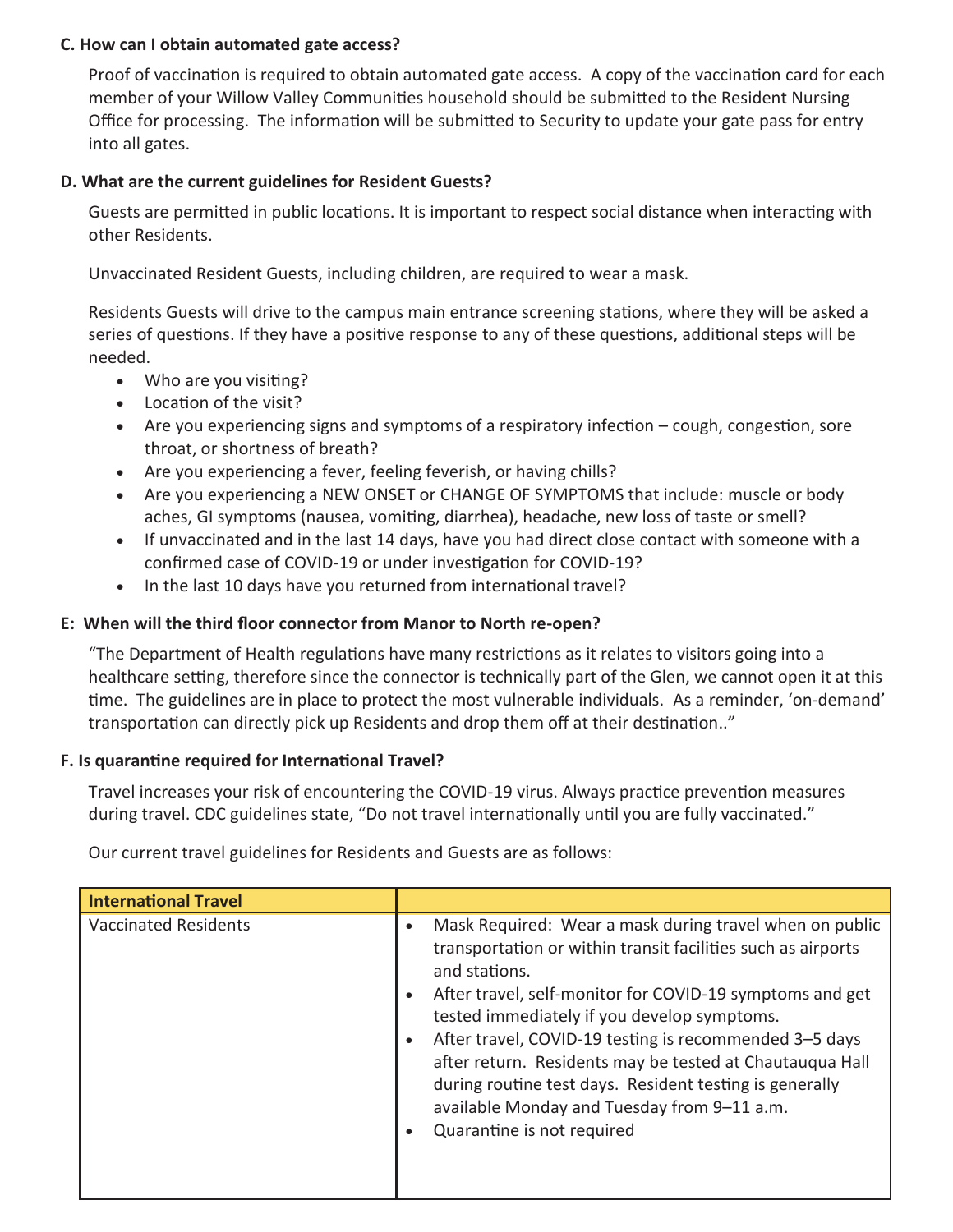| <b>Unvaccinated Residents</b> | A negative COVID-19 test is required prior to travel, within<br>$\bullet$<br>1-3 days prior to departure. Please check with your airline for<br>specific requirement.<br>Mask Required: Wear a mask during travel when on public<br>$\bullet$<br>transportation or within transit facilities such as airports and<br>stations.<br>After travel:<br>COVID-19 testing is required 3-5 days after return.<br>♦<br>Residents may be tested at Chautauqua Hall during routine<br>test days. Resident testing is generally available Monday<br>and Tuesday from 9-11 a.m.<br><b>AND</b><br>Self-quarantine is required for a full 7 days after travel<br>♦<br>regardless of negative test<br>If you do not get tested following travel, then stay home and<br>self-quarantine for 10 days after travel.<br>Avoid being around people who are at increased risk for severe<br>illness for 14 days. |
|-------------------------------|---------------------------------------------------------------------------------------------------------------------------------------------------------------------------------------------------------------------------------------------------------------------------------------------------------------------------------------------------------------------------------------------------------------------------------------------------------------------------------------------------------------------------------------------------------------------------------------------------------------------------------------------------------------------------------------------------------------------------------------------------------------------------------------------------------------------------------------------------------------------------------------------|
| <b>Domestic Travel</b>        |                                                                                                                                                                                                                                                                                                                                                                                                                                                                                                                                                                                                                                                                                                                                                                                                                                                                                             |
| <b>Vaccinated Residents</b>   | Mask Required: Wear a mask during travel when on public<br>$\bullet$<br>transportation or within transit facilities such as airports and<br>stations.<br>After travel, self-monitor for COVID-19 symptoms. If you<br>$\bullet$<br>develop symptoms, then isolate and get tested.<br>Quarantine is not required.<br>$\bullet$                                                                                                                                                                                                                                                                                                                                                                                                                                                                                                                                                                |
| <b>Unvaccinated Residents</b> | Mask Required: Wear a mask during travel when on public<br>$\bullet$<br>transportation or within transit facilities such as airports and<br>stations.<br>Before travel, get tested 1-3 days prior to your trip.<br>After travel:<br>COVID-19 testing is required 3-5 days after return.<br>♦<br>Residents may be tested at Chautauqua Hall during routine<br>test days. Resident testing is generally available Monday<br>and Tuesday from 9-11 a.m.<br><b>AND</b><br>Self-quarantine is required for a full 7 days after travel<br>♦<br>regardless of negative test.<br>If you do not get tested following travel, then stay home and<br>self-quarantine for 10 days after travel.<br>Avoid being around people who are at increased risk for severe<br>illness for 14 days.                                                                                                               |